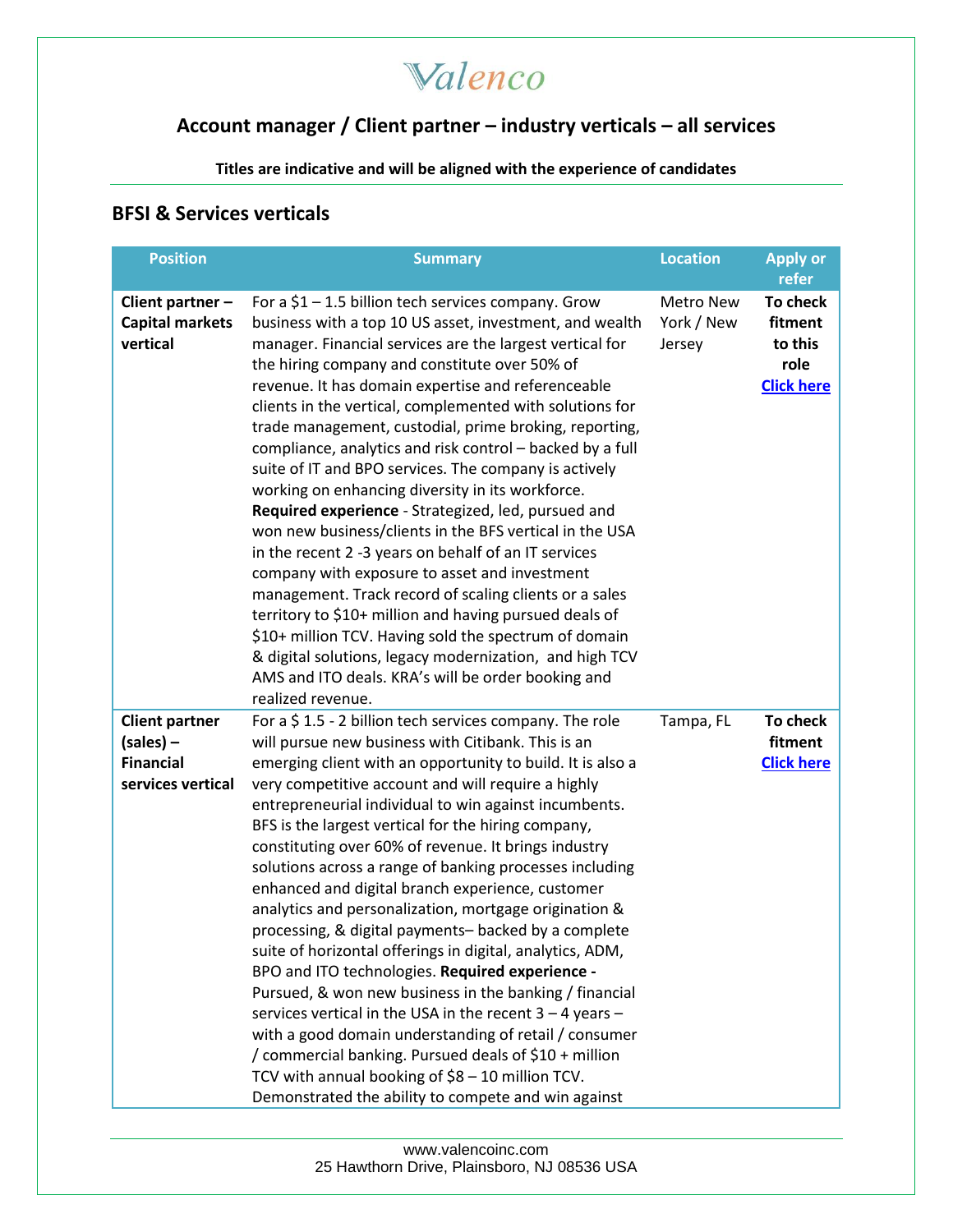# Valenco

|                                                                               | larger / better branded system integrators. A past<br>history with Citibank will be a plus. KRA's will be order<br>booking & revenue                                                                                                                                                                                                                                                                                                                                                                                                                                                                                                                                                                                                                                                                                                                                                                                                                                                                                                                          |                                  |                                                                 |
|-------------------------------------------------------------------------------|---------------------------------------------------------------------------------------------------------------------------------------------------------------------------------------------------------------------------------------------------------------------------------------------------------------------------------------------------------------------------------------------------------------------------------------------------------------------------------------------------------------------------------------------------------------------------------------------------------------------------------------------------------------------------------------------------------------------------------------------------------------------------------------------------------------------------------------------------------------------------------------------------------------------------------------------------------------------------------------------------------------------------------------------------------------|----------------------------------|-----------------------------------------------------------------|
| <b>Client partner</b><br>$(sales)$ –<br><b>Financial</b><br>services vertical | For a \$1.5-2 billion tech services company. Pursue new<br>business with Bank of America. BFS is the largest<br>vertical for the hiring company, constituting over 60%<br>of revenue. In addition to replicable offerings and<br>collateral, it brings industry solutions across a range of<br>banking processes including enhanced and digital<br>branch experience, customer analytics and<br>personalization, mortgage origination & processing, &<br>digital payments- backed by a complete suite of<br>horizontal offerings in digital, analytics, ADM, BPO and<br>ITO technologies. Required experience - Pursued, &<br>won new business in the banking / financial services<br>vertical in the USA in the recent $3 - 4$ years - with a<br>good domain understanding of retail / consumer /<br>commercial banking. Pursued deals of \$10 + million TCV<br>with annual booking of \$8 - 10 million TCV.<br>Demonstrated the ability to compete and win against<br>larger / better branded system integrators. KRA's will be<br>order booking & revenue. | Charlotte,<br><b>NC</b>          | To check<br>fitment<br><b>Click here</b>                        |
| Client partner -<br><b>Services</b><br>vertical                               | For a \$5+ billion tech services company. Grow business<br>with a Big 4 consulting company which is a leader in risk<br>management, audit, tax and consulting services. It's a<br>large strategic client with a with digital engagements in<br>the MS and cloud streams of technology. For tax / audit<br>/ consulting companies, the hiring company offers<br>solutions in big data analytics & insights combining<br>structured and unstructured data, legacy and cloud<br>modernization, appl dev/maintenance, corporate IT<br>management, and the complete suite of digital, app,<br>and ITO offerings. Required experience -5 + years<br>selling IT services with the recent $2 - 3$ selling into the<br>financial services or tax/audit/consulting verticals.<br>Grown an account or territory to a $$6 - 10$ million<br>range. Having won consistent business of $$5 - 10$<br>million TCV annually and experience of \$10 million TCV<br>deal size pursuits. KRA's will be order booking, revenue<br>growth & margins.                                 | Atlanta                          | To check<br>fitment<br><b>Click here</b>                        |
| Client partner -<br><b>Banking vertical</b>                                   | For a \$5+ billion tech services company. Grow business<br>with World Bank. The current engagement ranges<br>across digital, apps and SAP technologies and growing<br>rapidly in new areas with a global team of 150 +<br>members. The hiring company offers solutions for<br>commercial banking, payments & lending, consumer<br>analytics & digital banking complemented by a                                                                                                                                                                                                                                                                                                                                                                                                                                                                                                                                                                                                                                                                               | Washington<br>DC metro<br>region | To check<br>fitment<br>for this<br>role<br><b>Click</b><br>here |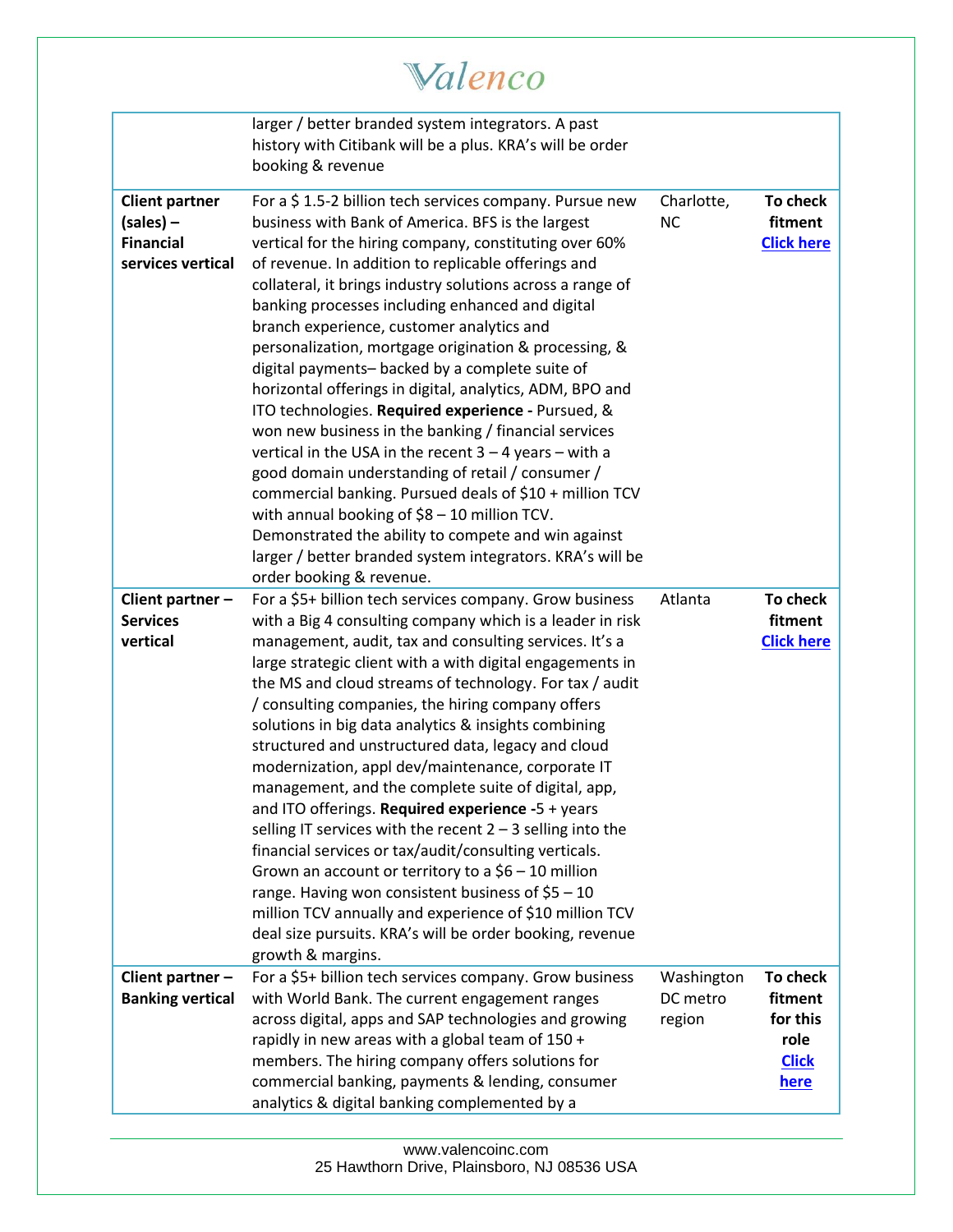|                                                           | Valenco                                                                                                                                                                                                                                                                                                                                                                                                                                                                                                                                                                                                                                                                                                                                                                                                                                                                                                                                                                                                                                                    |                        |                                                              |
|-----------------------------------------------------------|------------------------------------------------------------------------------------------------------------------------------------------------------------------------------------------------------------------------------------------------------------------------------------------------------------------------------------------------------------------------------------------------------------------------------------------------------------------------------------------------------------------------------------------------------------------------------------------------------------------------------------------------------------------------------------------------------------------------------------------------------------------------------------------------------------------------------------------------------------------------------------------------------------------------------------------------------------------------------------------------------------------------------------------------------------|------------------------|--------------------------------------------------------------|
|                                                           | complete range of services in digital, analytics, cloud,<br>ADM, BPO and ITO technologies. Required experience -<br>8+ years in IT services, the recent $2 - 3$ selling into the<br>financial services, professional services or contiguous<br>vertical. Having grown an account or territory to \$10 +<br>million and seeded / pursued deals of \$10+ million TCV.<br>Track record of competing and winning against more<br>visible large competitors. Having sold into or delivered<br>to a large multilateral agency like IMF, World bank of a<br>big lender like Fannie / Freddie / top 5 universal bank<br>will be a big plus. KRA's will be order booking, revenue<br>and margins.                                                                                                                                                                                                                                                                                                                                                                   |                        |                                                              |
| <b>Client partners</b><br>- Insurance<br>vertical         | For a \$5+ billion tech services company. The roles will<br>strategize, seed, and grow existing clients in the P&C<br>and L&A insurance verticals. It may be one or more<br>accounts based on the prior experience of the<br>individual. For the insurance sector, domain solutions<br>include tech solutions to support business underwriting,<br>claims, policy administration, and customer care;<br>complemented by a complete suite of digital, ADM,<br>infrastructure and BPO services. Required Experience -<br>8+ years selling IT solutions- the recent 2-3 years into<br>the Insurance vertical. Having demonstrated ability to<br>seed proactive solutions and grow business when<br>competing against larger incumbents. Grown an<br>account or territory to \$5+ million. Seeded and pursued<br>deals of \$10 + million TCV. KRA's will be order booking<br>and revenue.                                                                                                                                                                      | New Jersey<br>Hartford | To check<br>fitment<br>for this<br>role<br><b>Click here</b> |
| Client partner -<br><b>Financial</b><br>services vertical | For a $$5+$ billion tech services company. The role will<br>pursue business growth with FIS and FiServ. These are<br>existing relationships and offer considerable upside for<br>growth. For these clients, the company offers the<br>opportunity to grow business in platform development,<br>validation and sustenance. In addition, it can be a go to<br>market SI partner for platform implementations. It has<br>good domain knowledge in commercial banking,<br>payments & lending, consumer analytics & digital<br>banking complemented by a complete range of services<br>in Digital, analytics, ADM, BPO and ITO technologies.<br>Required experience - Pursued & won new business in<br>the financial services vertical in the USA in the recent 3<br>-4 years - with a good domain understanding of retail /<br>commercial banking / capital markets. Grown a territory<br>or account to \$10+ million and pursued deals of \$10 +<br>million TCV. Demonstrated track record mapping large<br>clients & seeding new solutions / revenue streams | Jacksonville           | To check<br>fitment<br><b>Click here</b>                     |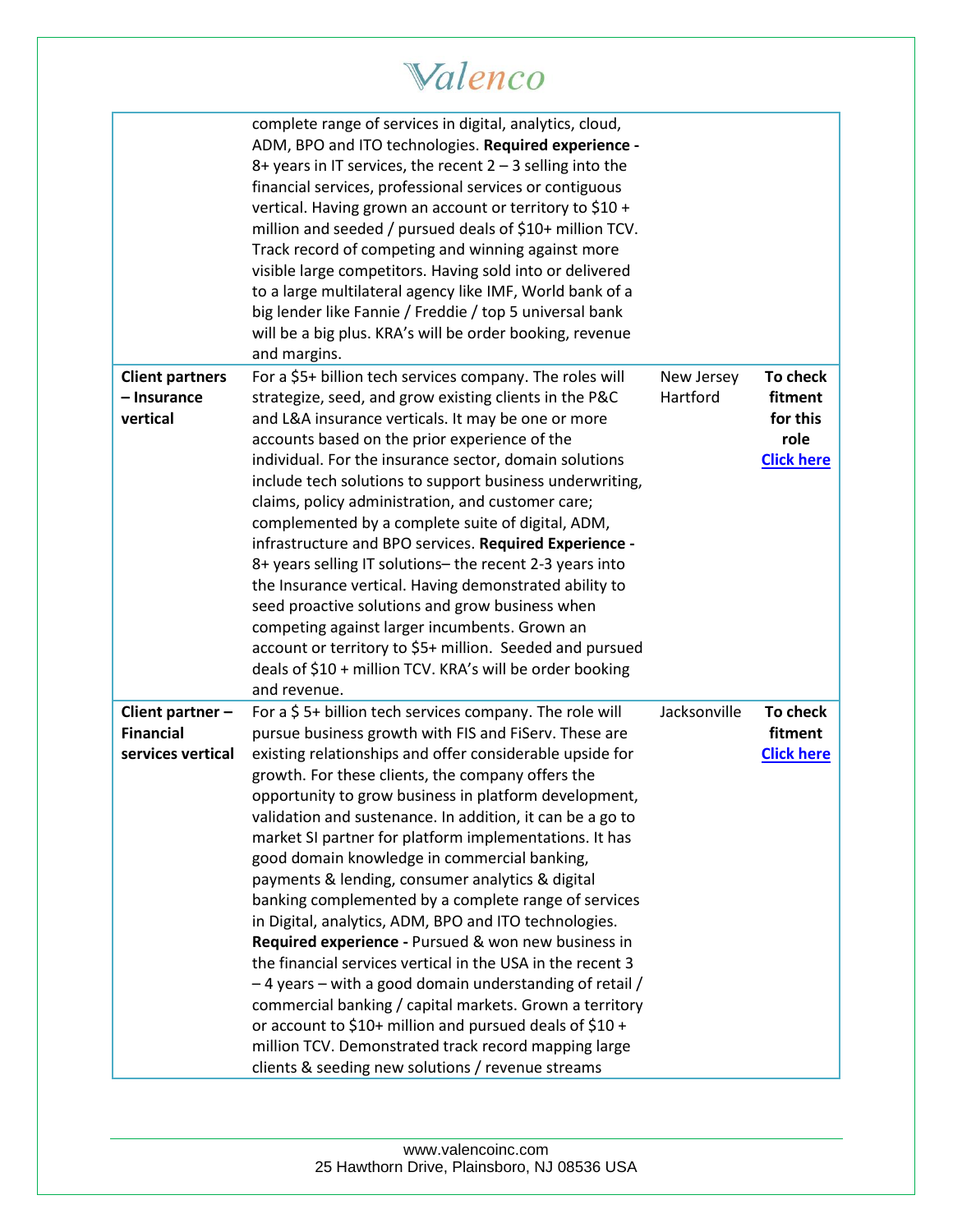## Valenco

proactively. KRA's will be order booking, revenue and margin.

### **Energy & Utilities**

| <b>Position</b>                                                                         | <b>Summary</b>                                                                                                                                                                                                                                                                                                                                                                                                                                                                                                                                                                                                                                                                                                                                                                                                                                                                                                                                                                                                           | <b>Location</b> | <b>Apply or</b><br>refer                                   |
|-----------------------------------------------------------------------------------------|--------------------------------------------------------------------------------------------------------------------------------------------------------------------------------------------------------------------------------------------------------------------------------------------------------------------------------------------------------------------------------------------------------------------------------------------------------------------------------------------------------------------------------------------------------------------------------------------------------------------------------------------------------------------------------------------------------------------------------------------------------------------------------------------------------------------------------------------------------------------------------------------------------------------------------------------------------------------------------------------------------------------------|-----------------|------------------------------------------------------------|
| <b>Account and</b><br>regional<br>$manager -$<br>Services and<br>utilities<br>verticals | For a \$5+ billion tech services company. The role will<br>grow business with a two home improvement<br>companies and also scout for new clients in the region.<br>These are small clients at this time, offering headroom<br>to grow. Domain services include Consumer analytics,<br>customer care, digital and mobile enablement, asset<br>management & optimization, distribution planning,<br>supply chain ranging from planning, process<br>optimization, plant design, industrial & engineering<br>automation, PLM, & complemented by a complete suite<br>of digital, ADM, infrastructure and BPO services.<br><b>Required experience - 5+ years selling IT solutions in the</b><br>$USA$ – the recent 2-3 years selling into the services or<br>utilities industries. Having grown an account of territory<br>to $$5 - 10+$ million. Seeded and pursued deals of $$5 - 10$<br>million TCV or higher. Open to a hybrid role in account<br>grown and new logo pursuits. KRA's will be order<br>booking and revenue. | Atlanta         | To check<br>fitment<br>to the<br>role<br><b>Click here</b> |

### **Healthcare & Lifesciences**

| <b>Position</b>                            | <b>Summary</b>                                                                                                                                                                                                                                                                                                                                                                                                                                                                                                                                                                                                                                                                                        | <b>Location</b> | <b>Apply or</b><br>refer                                       |
|--------------------------------------------|-------------------------------------------------------------------------------------------------------------------------------------------------------------------------------------------------------------------------------------------------------------------------------------------------------------------------------------------------------------------------------------------------------------------------------------------------------------------------------------------------------------------------------------------------------------------------------------------------------------------------------------------------------------------------------------------------------|-----------------|----------------------------------------------------------------|
| Client partner -<br><b>Pharma vertical</b> | For a NASSCOM top 20 IT services company. Pursue<br>grow business with J&J. This is a strategic client,<br>already \$20+ million and growing fast. The role will<br>be one of two client partners and tasked with<br>growing into new streams of work. For the pharma /<br>health vertical, the company has solutions for<br>customer engagement management, supply chain<br>optimization, MES, ERP, and inventory management<br>solutions complemented by a full suite of digital,<br>CRM, analytics and ERP offerings. Required<br><b>Experience - 8+ years' experience in IT services and</b><br>having sold technology solutions in the pharma or<br>contiguous vertical in the recent 2-3 years. | New Jersey      | To check<br>fitment<br>to this<br>role<br><b>Click</b><br>here |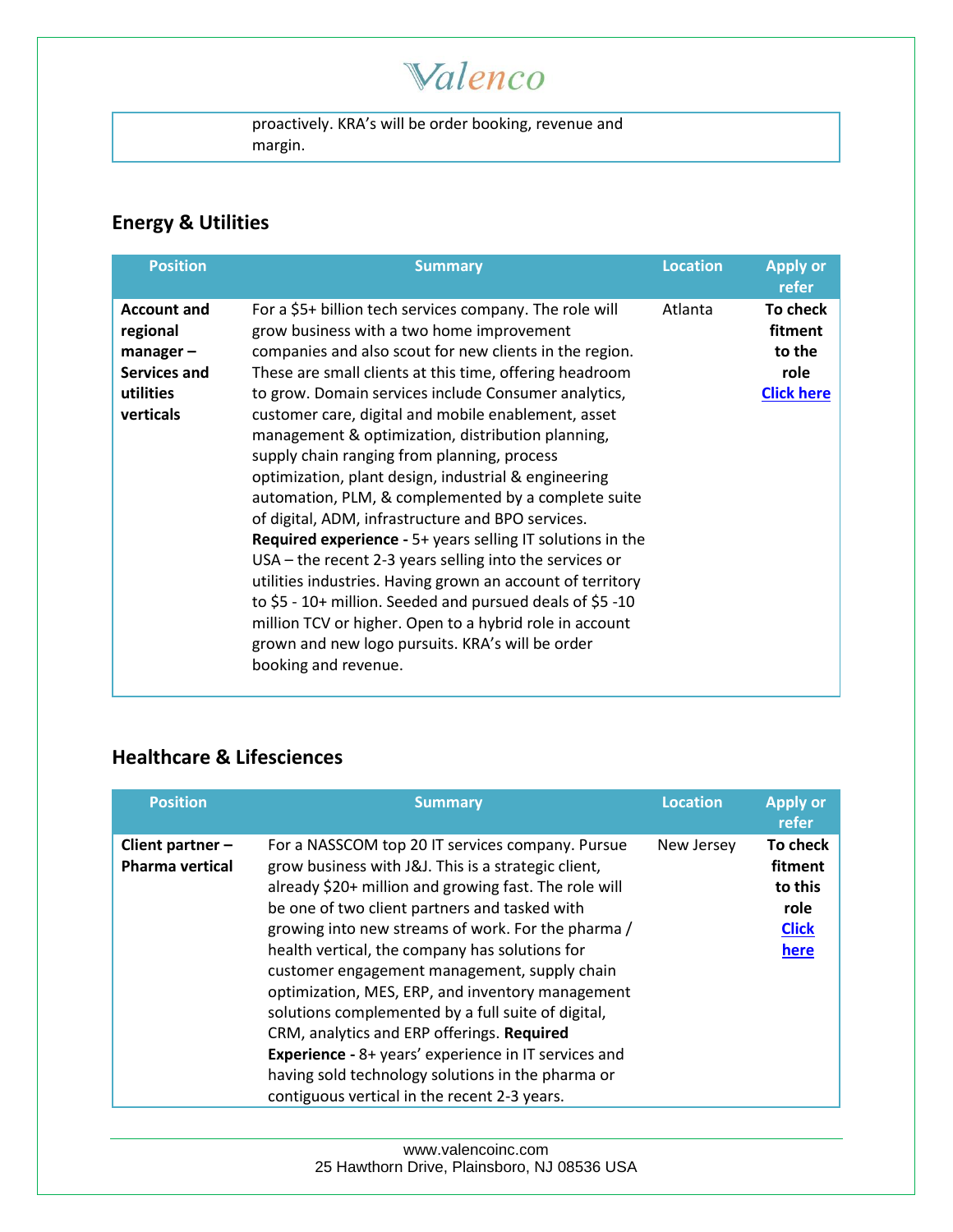Experience of having sold app modernization, cloud migration and digital transformation themes. Having led a territory or account size of \$5+ million and pursued deals of \$10+ million TCV. KRA's will be order booking, margins, and realized revenue. Base compensation will be in the \$ 155 – 170 K range and sales incentives linked to order book, revenue & margin performance

#### **Manufacturing, Aerospace & and Hi-tech**

| <b>Position</b>                                      | <b>Summary</b>                                                                                                                                                                                                                                                                                                                                                                                                                                                                                                                                                                                                                                                                                                                                                                                                                                                                                                    | <b>Location</b>                 | <b>Apply or</b><br>refer                                 |
|------------------------------------------------------|-------------------------------------------------------------------------------------------------------------------------------------------------------------------------------------------------------------------------------------------------------------------------------------------------------------------------------------------------------------------------------------------------------------------------------------------------------------------------------------------------------------------------------------------------------------------------------------------------------------------------------------------------------------------------------------------------------------------------------------------------------------------------------------------------------------------------------------------------------------------------------------------------------------------|---------------------------------|----------------------------------------------------------|
| Client partners - Hi-<br>tech vertical               | For a \$3-4 billion tech services company. Grow<br>business with existing clients in the tech<br>sector. These are \$8 - 10 million revenue run<br>rate relationships currently with significant<br>headroom to grow. The company has large<br>existing reference able clients and a service<br>portfolio across engineering services, IV&V,<br>digital, and complete AD/AM technologies. Hi-<br>tech is among its largest verticals, contributing<br>to over 20% of company revenue. Required<br>experience - Recent $3 - 4$ years selling<br>platform development and validation solutions<br>/ digital / IT services to the Hi-tech vertical.<br>Annual bookings of \$3 - 5 million ACV and a<br>track record of crafting/ pursuing deals of \$10<br>+ million. Experience of selling into a territory<br>or one or a group of accounts both will work.<br>KRA's will be order booking and realized<br>revenue | <b>Silicon Valley</b>           | <b>To check</b><br>fitment<br><b>Click here</b>          |
| Client partner -<br><b>Manufacturing</b><br>vertical | For a \$500 - 600 million tech services<br>company. Grow business with a cluster of<br>clients in the manufacturing and defense<br>manufacturing industries in the region. For the<br>manufacturing / defense manufacturing<br>sector, the company has strong reference<br>clients and offers a rich suite of offerings<br>ranging from IOT, MES, supply chain, PLM -<br>with a complete range of SAP, Oracle Apps,<br>digital analytics and infrastructure offerings -<br>an opportunity to cross sell a range to build on<br>the current footprint. Required experience $-8$<br>+ years in IT services, the recent $2 - 3$ years<br>pursuing/winning business with new or                                                                                                                                                                                                                                       | Raleigh<br>Charlotte<br>Atlanta | To check<br>fitment to<br>this role<br><b>Click here</b> |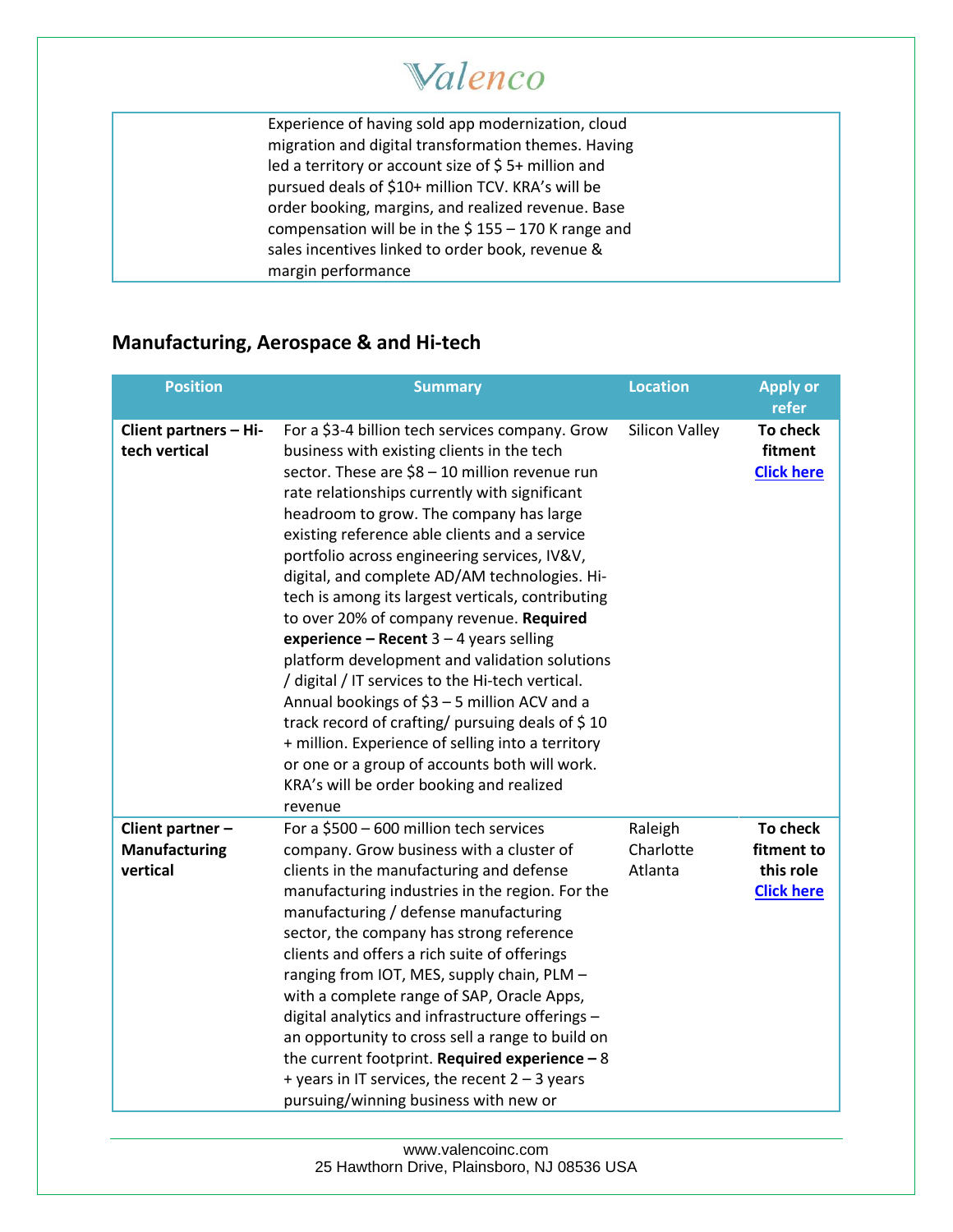|                                                | existing clients in the manufacturing or<br>industrials verticals. Annual win rate of \$4-5<br>million ACV range with large deal pursuit<br>experience of pursuing deals of \$10 + million<br>TCV. Experience selling domain led SAP, Oracle<br>ERP, digital, ADM & modernization solutions.<br>Track record of seeing proactive solutions and<br>competing successfully with Tier 1<br>competitors. KRA's will be order booking and<br>realized revenue.                                                                                                                                                                                                                                                                                                                                                                                                                                                                                                                                                                                                                                                                                                                    |                             |                                                           |
|------------------------------------------------|------------------------------------------------------------------------------------------------------------------------------------------------------------------------------------------------------------------------------------------------------------------------------------------------------------------------------------------------------------------------------------------------------------------------------------------------------------------------------------------------------------------------------------------------------------------------------------------------------------------------------------------------------------------------------------------------------------------------------------------------------------------------------------------------------------------------------------------------------------------------------------------------------------------------------------------------------------------------------------------------------------------------------------------------------------------------------------------------------------------------------------------------------------------------------|-----------------------------|-----------------------------------------------------------|
| Client partners -<br>Manufacturing<br>vertical | For a \$500 -600 million tech services company.<br>The roles will grow business with one or more<br>existing clients. The revenue base is in the \$10<br>million range with a goal to take it to $$15 - 20$<br>million. or the manufacturing vertical sector,<br>the company has strong reference clients and<br>offers a rich suite of offerings ranging from<br>IOT, MES, supply chain, PLM - with a complete<br>range of SAP, Oracle Apps, digital analytics and<br>infrastructure offerings -an opportunity to<br>cross sell a range to build on the current<br>footprint. Required experience $-8 +$ years in<br>IT services, the recent $2 - 3$ years<br>pursuing/winning business with new or<br>existing clients in the manufacturing or<br>contiguous vertical (pharma / hi-tech / CPG).<br>Annual win rate of \$4-5 million ACV range with<br>large deal pursuit experience of pursuing deals<br>of \$10 + million TCV. Experience selling<br>domain led digital, ERP, ADM & modernization<br>solutions. Track record of seeing proactive<br>solutions and competing successfully with Tier<br>1 competitors. KRA's will be order booking and<br>realized revenue. | <b>Dallas</b><br>New Jersey | To check<br>fitment to<br>this role<br><b>Click here</b>  |
| Client partner - Hi-<br>tech vertical          | For a NASSCOM top 15 IT services company.<br>One role will strategize, pursue and grow<br>business with one or more of the top names in<br>platform services (e.g., Google, Visa,<br>Facebook) and the other role will lead similar<br>growth in the hardware cluster (e.g., Nvidia,<br>Broadcom). These are early-stage accounts for<br>the company with MSA's in discussion or just<br>signed and need a high energy leader who can<br>grow the business and then build a team<br>under her/him to scale each account. The                                                                                                                                                                                                                                                                                                                                                                                                                                                                                                                                                                                                                                                 | Silicon Valley<br>Seattle   | To check<br>fitment for<br>this role<br><b>Click here</b> |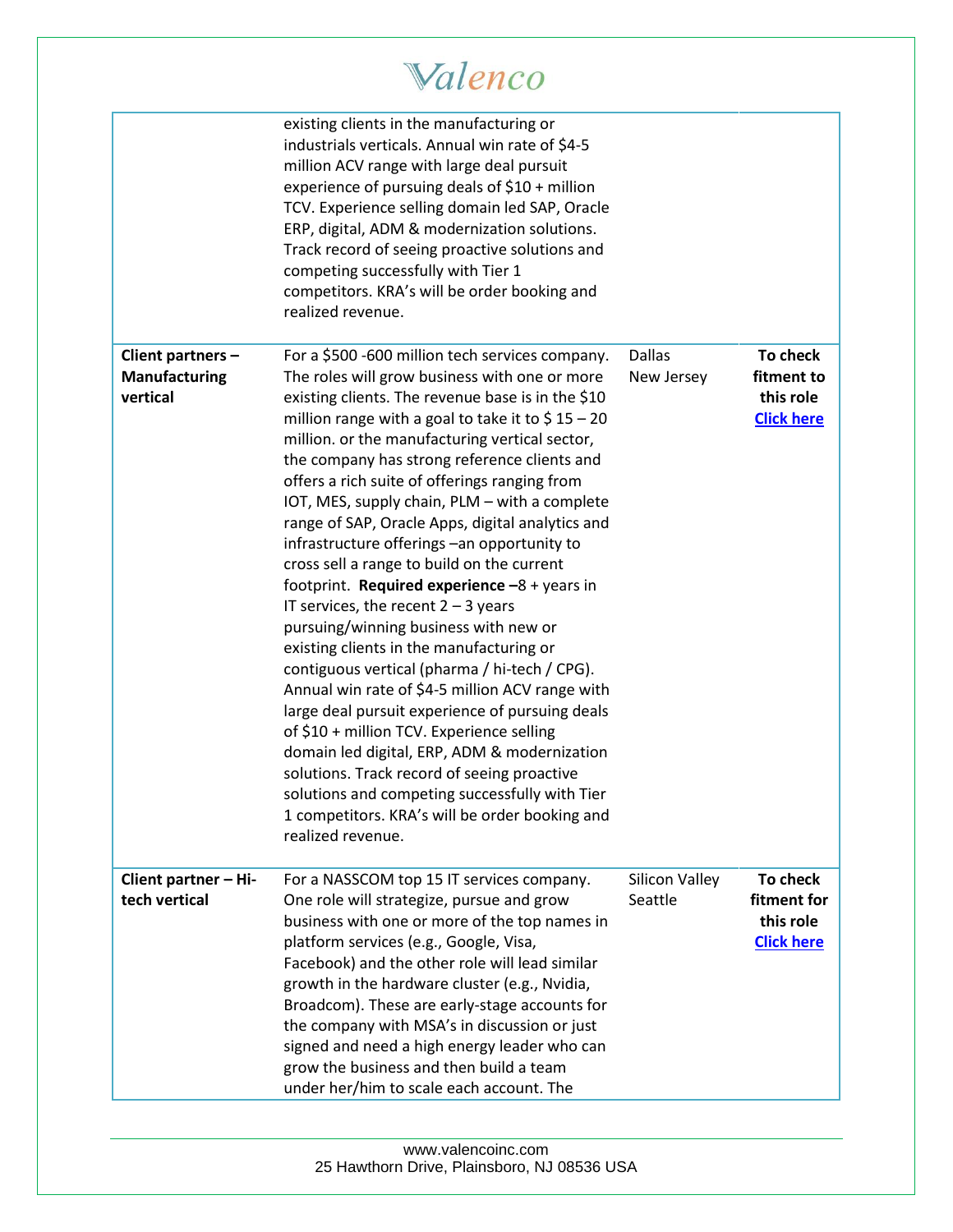|                                        | Valenco                                                                                                                                                                                                                                                                                                                                                                                                                                                                                                                                                                                                                                                                                                                                                                                                                                                                                                                                                                                                                                                |                                            |                                          |
|----------------------------------------|--------------------------------------------------------------------------------------------------------------------------------------------------------------------------------------------------------------------------------------------------------------------------------------------------------------------------------------------------------------------------------------------------------------------------------------------------------------------------------------------------------------------------------------------------------------------------------------------------------------------------------------------------------------------------------------------------------------------------------------------------------------------------------------------------------------------------------------------------------------------------------------------------------------------------------------------------------------------------------------------------------------------------------------------------------|--------------------------------------------|------------------------------------------|
|                                        | company has had significant success winning<br>new clients as well as large TCV deals with<br>client in hi-tech in the last 2 years and looking<br>to build on that momentum. It offers a range<br>of services including content, commerce,<br>digital, CRM, analytics, AD/AM, Oracle apps,<br>BPO & and Cloud / ITO as well as platform<br>validation / sustenance. Required experience<br>$-$ Experience of 10+ years selling IT / platform<br>dev / test solutions into a large platform / tech<br>client. A demonstrated experience of scaling<br>accounts from small to large. Having won<br>business against larger, better known brand<br>companies. Experience in building / scaling a<br>team of sales persons will be a plus. KRA's will<br>be order booking and realized revenue.                                                                                                                                                                                                                                                           |                                            |                                          |
| Account manager-<br>Aerospace vertical | For a NASSCOM top 10 IT services company.<br>Working for the senior client partner, the role<br>will pursue, win and grow business with a top<br>3 global aerospace company. The hiring<br>company has rich and deep technology<br>solution offerings in the aerospace vertical,<br>including design offerings for mechanical,<br>cabin interior, tool and aerostructure<br>manufacturing 4.0, factory of the future,<br>connected cabin IOT, aftermarket support,<br>warehouse & supply chain - backed by a full<br>suite of horizontal service offerings in ERP,<br>digital & commerce, analytics, digital<br>workplace, & cloud migration. Required<br>experience - 5+ years in IT / platform services<br>with a recent track record of selling / growing<br>business in the aerospace or manufacturing<br>vertical. Having scaled an account or territory<br>to $$5 +$ million and pursued deals of $$10 +$ mil<br>TCV. Have insight into or past association with<br>Boeing highly desirable. KRA's will be order<br>booking and realized revenue | Seattle<br>(preferred) or<br>US metro city | To check<br>fitment<br><b>Click here</b> |

#### **Media and Telecom**

| <b>Position</b>  | <b>Summary</b>                                                                                                                                                                                 | <b>Location</b>        | <b>Apply or</b><br>refer       |
|------------------|------------------------------------------------------------------------------------------------------------------------------------------------------------------------------------------------|------------------------|--------------------------------|
| Telecom vertical | <b>Client partner -</b> For a $$10+$ billion tech services company. Pursue new<br>business with AT&T and Direct TV. This is a large<br>existing client with reference able engagements to sell | Atlanta<br>Los Angeles | To check<br>fitment<br>to this |

[www.valencoinc.com](http://www.valencoinc.com/) 25 Hawthorn Drive, Plainsboro, NJ 08536 USA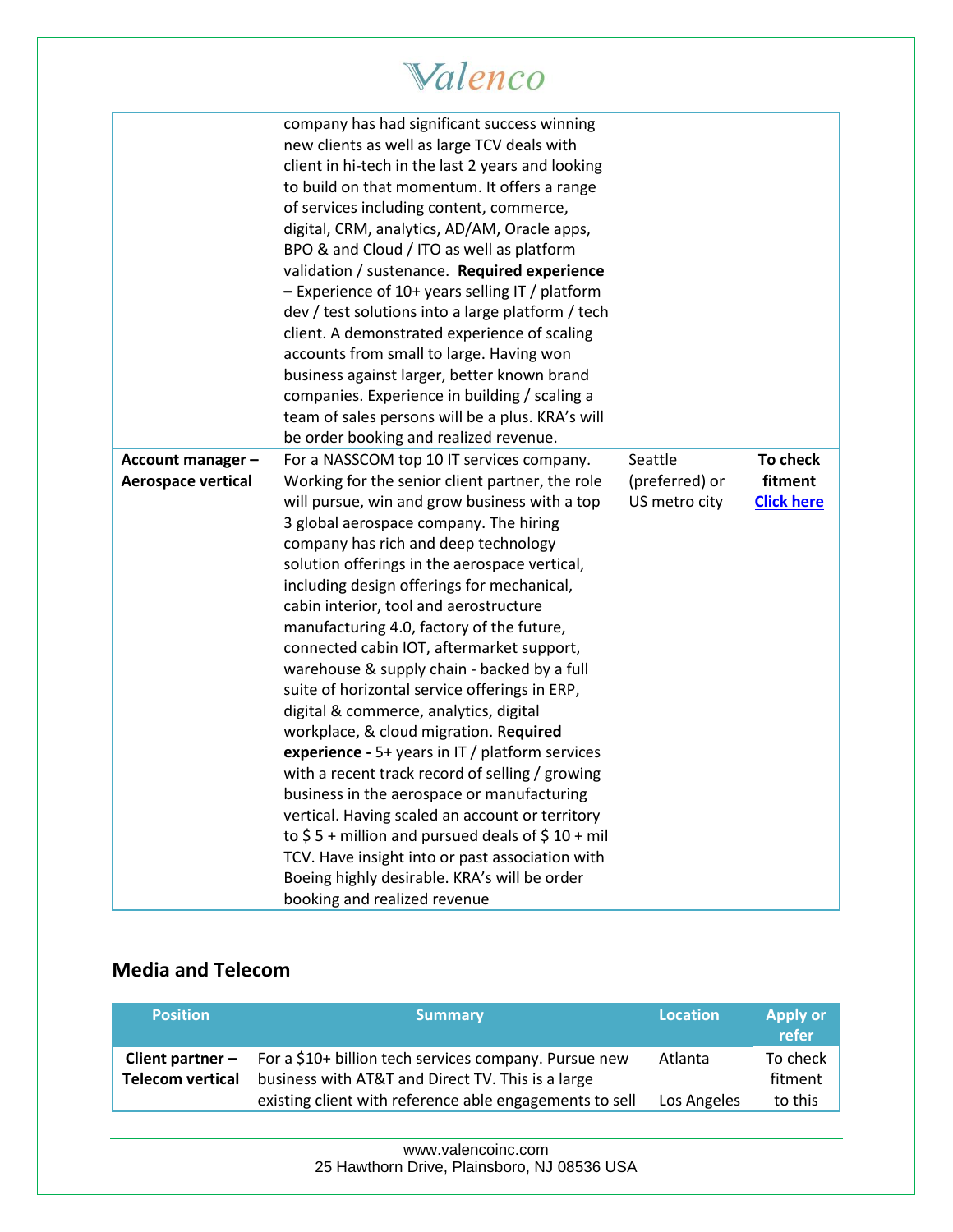| from. This is a highly competitive client with top tier<br>incumbents entrenched. For the CME vertical sector,<br>the company offers a full range of solutions across<br>technology, network, process and customer support.<br>The solution offerings range from industry unique<br>solutions in operations, billing, streaming, customer<br>care backed by a full suite of horizontal service<br>offerings in digital & commerce, analytics, digital<br>workplace, enterprise apps & cloud migration,<br>platform development & IV&V, & product engineering.<br>Required Experience - 10+ years' experience in IT<br>services and having sold technology / business process<br>solutions in the telecom, communications, media<br>verticals in the last $2 - 3$ years. Experience of having<br>sold app modernization, streaming, cloud migration<br>and contemporary digital & technology transformation | <b>Dallas</b> | role<br><b>Click here</b> |
|------------------------------------------------------------------------------------------------------------------------------------------------------------------------------------------------------------------------------------------------------------------------------------------------------------------------------------------------------------------------------------------------------------------------------------------------------------------------------------------------------------------------------------------------------------------------------------------------------------------------------------------------------------------------------------------------------------------------------------------------------------------------------------------------------------------------------------------------------------------------------------------------------------|---------------|---------------------------|
| themes. Having seeded proactive solutions and<br>competed / won against large incumbent competition.<br>Having pursued deals of \$10+ million TCV. KRA's will                                                                                                                                                                                                                                                                                                                                                                                                                                                                                                                                                                                                                                                                                                                                              |               |                           |
| be order booking, margins, and realized revenue                                                                                                                                                                                                                                                                                                                                                                                                                                                                                                                                                                                                                                                                                                                                                                                                                                                            |               |                           |

### **Retail / CPG / TTH**

| <b>Position</b>                              | <b>Summary</b>                                                                                                                                                                                                                                                                                                                                                                                                                                                                                                                                                                                                                                                                                                                                                                                                                                                                                                                                                                                          | <b>Location</b> | <b>Apply or</b><br>refer                                      |
|----------------------------------------------|---------------------------------------------------------------------------------------------------------------------------------------------------------------------------------------------------------------------------------------------------------------------------------------------------------------------------------------------------------------------------------------------------------------------------------------------------------------------------------------------------------------------------------------------------------------------------------------------------------------------------------------------------------------------------------------------------------------------------------------------------------------------------------------------------------------------------------------------------------------------------------------------------------------------------------------------------------------------------------------------------------|-----------------|---------------------------------------------------------------|
| Client partner $-$<br><b>Retail vertical</b> | For a $$5+$ billion tech services company. The role will<br>pursue and grow business with Neiman Marcus and<br>7/11. The existing revenue run rate is in the $$5 - 10$<br>million range with headroom for growth. The role<br>requires a high energy sales person who can<br>proactively sell, create new opportunities and scale<br>business. Domain solutions offered include store<br>operations, digital operations, intelligent supply chain,<br>personalization, commerce & content - complemented<br>by a complete suite of digital, ADM, infrastructure and<br>BPO services. Required experience - 5+ years selling IT<br>solutions in the USA – the recent $3 - 4$ years selling<br>into the retail or CPG vertical sector. Having grown an<br>account of territory to \$10+ million. Seeded and<br>pursued large value deals of \$10 + million TCV or<br>higher. Track record of competing and winning against<br>more visible large competitors. KRA's will be order<br>booking and revenue. | Dallas          | To check<br>fitment<br>to the<br>role<br><b>Click</b><br>here |